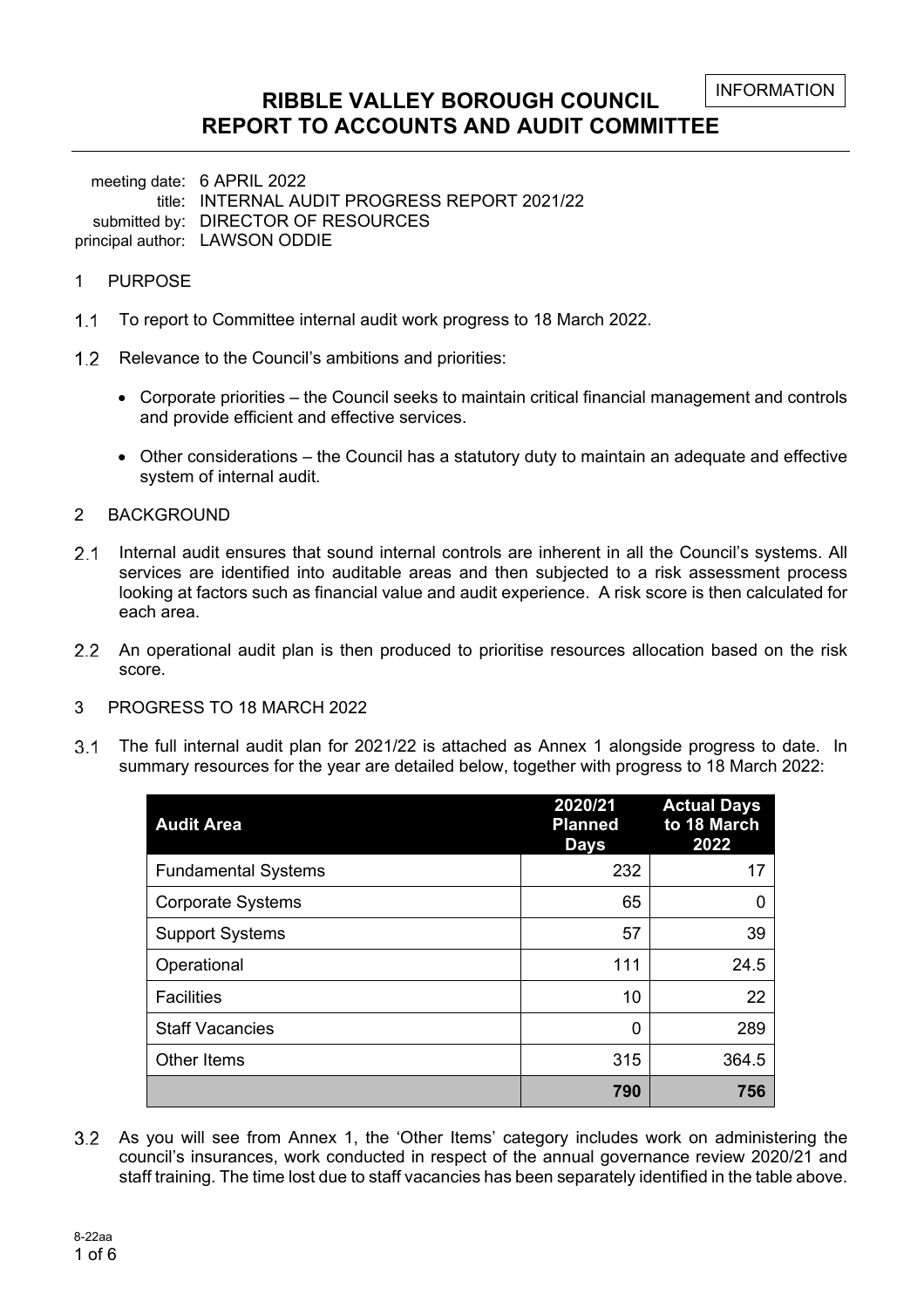- Whilst the post of Internal Audit Manager has now been appointed to, the new postholder has not yet started in post. We continue to engage the services of Mersey Internal Audit Agency (MIAA) in the meantime to ensure adequate audit plan coverage.
- The time allocations above and at Annex 1 do not take account of work being undertaken by Mersey Internal Audit Agency (MIAA). The work undertaken by MIAA is referred to in the next section of the report and at Annex 1.
- All originally planned audits will not be able to be covered this financial year, but there will be adequate coverage together with the work of MIAA to be able to provide Members with an informed Audit Opinion at the end of the year.
- 4 MERSEY INTERNAL AUDIT AGENCY (MIAA)
- Work undertaken to in the earlier part of the 2021/22 financial year by Mersey Internal Audit Agency was focused on ensuring adequate audit coverage in respect of the 2020/21 financial systems audits. This was in respect of the following areas:
	- Treasury Management
	- Debtors
	- Pavroll
	- **•** Business Rates
	- Cash and Bank
- MIAA work is currently ongoing in respect of the 2021/22 financial covering the following areas:
	- General Ledger Fieldwork Underway report expected end of April
	- Sundry Debtors Fieldwork Underway report expected end of April
	- Sundry Creditors Fieldwork Underway report expected end of April
	- Payroll Planning Stage report expected end of April
	- Council Tax Planning Stage report expected end of May
	- Benefits Planning Stage report expected end of May
	- Business Rates Planning Stage report expected end of May
	- Cash Receipting Planning Stage report expected end of May
	- Treasury Management Completed High Assurance
	- Fleet and Plant Management Fieldwork Underway report expected end of May
	- Tourism and Events Fieldwork Underway report expected end of May
	- Grounds Maintenance Fieldwork Underway report expected end of May
	- Amenity Cleansing Fieldwork Underway report expected end of May
- All of this work will feed in to the Audit Opinion for 2021/22.

#### 5 UPDATE ON RED RISKS

- All Heads of Services are required to ensure that a review of the risks that fall in their service areas is undertaken. As members will be aware, risks are graded on a red, amber and green rating, with any red risk requiring to be reported to CMT and also to this committee.
- This requirement is in respect of risks that are scored as red after all mitigating action and controls have been put in place.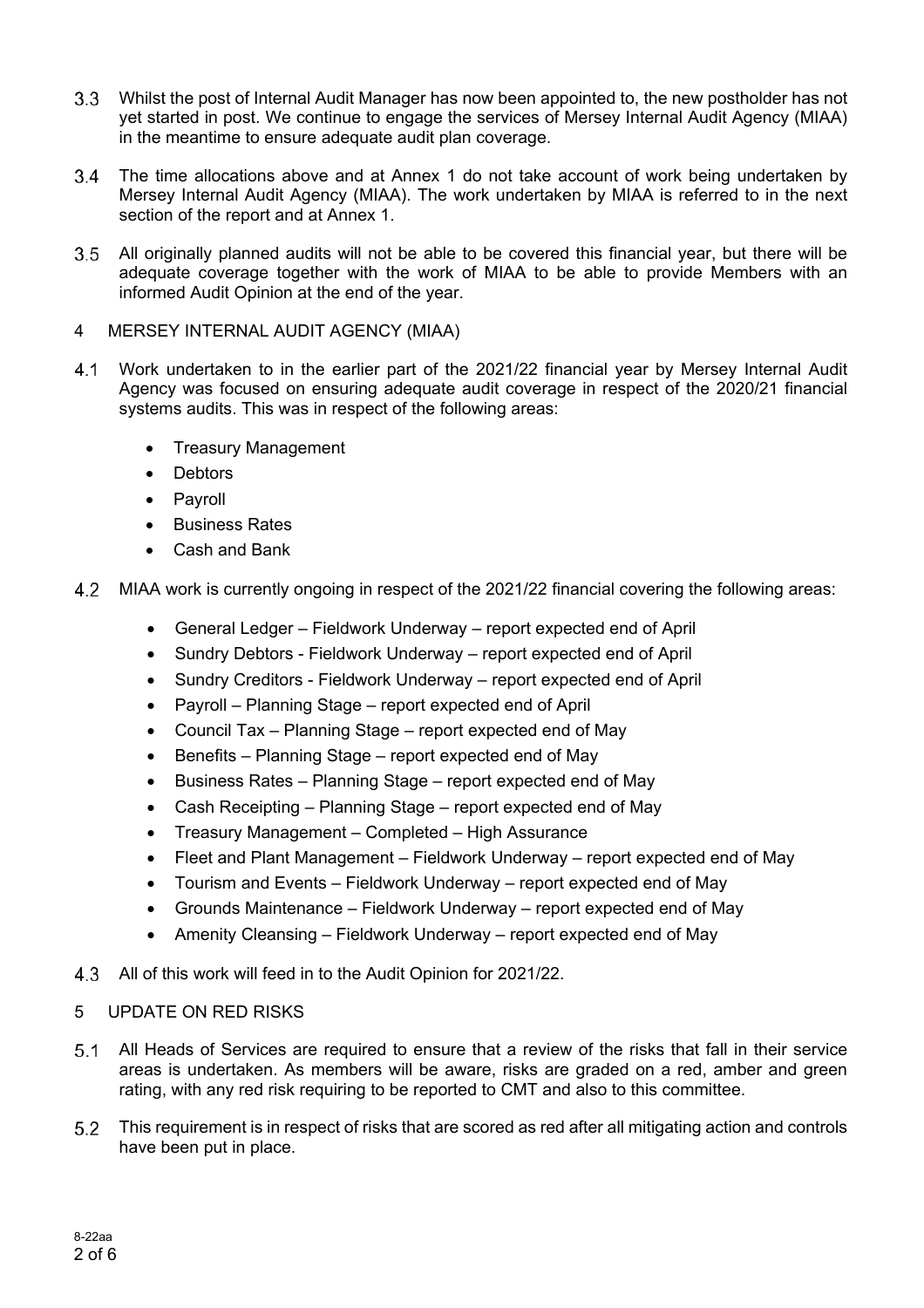At the time of writing this report there are no net red risks identified for reporting to members. In respect of Covid-19 this is on the basis that government financial support continues where needed and that other current and future local and national controls are adhered to.

#### 6 AUDIT PLAN FOR 2022/23

- As members will be aware, the post of Internal Audit Manager has now been recruited to, whilst the role will not be taken up until mid-May.
- As such, it has been decided to set in place an interim audit plan of work over the coming months, with a view to the now postholder bringing a new strategic internal audit plan to your next meeting, allowing the new Internal Audit Manager to plan the work of the team going forward.
- It is therefore proposed that the new strategic internal audit plan will be brought to members at your proposed meeting on 29 June 2022.
- In the meantime, audit work is proposed to focus on our facilities that have not been audited in the 2021/22 financial year, and will cover work on the key processes such as recruitment, health and safety, procure to pay, and cash. Work will focus on:
	- Platform Gallery 15 days
	- Council Offices 20 days
	- Civic Suite 10 days
	- Castle Museum and Café 10 days
	- Bowling Green Café 10 days
	- Edisford All Weather Facility 15 days
	- Longridge and Salthill Depots 15 days
	- Clitheroe Market 15 days
	- Clitheroe Cemetery 15 days

#### 7 CONCLUSION

- Audit coverage is lower than that originally planned and as a result, additional external resources have been engaged and will continue whilst needed. This has been due to staff vacancies and so the services of Mersey Internal Audit Agency (MIAA) have been used to help ensure adequate audit coverage.
- All originally planned audits will not be able to be covered, but there will be adequate coverage together with the work of MIAA to be able to provide Members with an informed Audit Opinion at the end of the year.

HEAD OF FINANCIAL SERVICES DIRECTOR OF RESOURCES

AA8-22/LO/AC 29 March 2022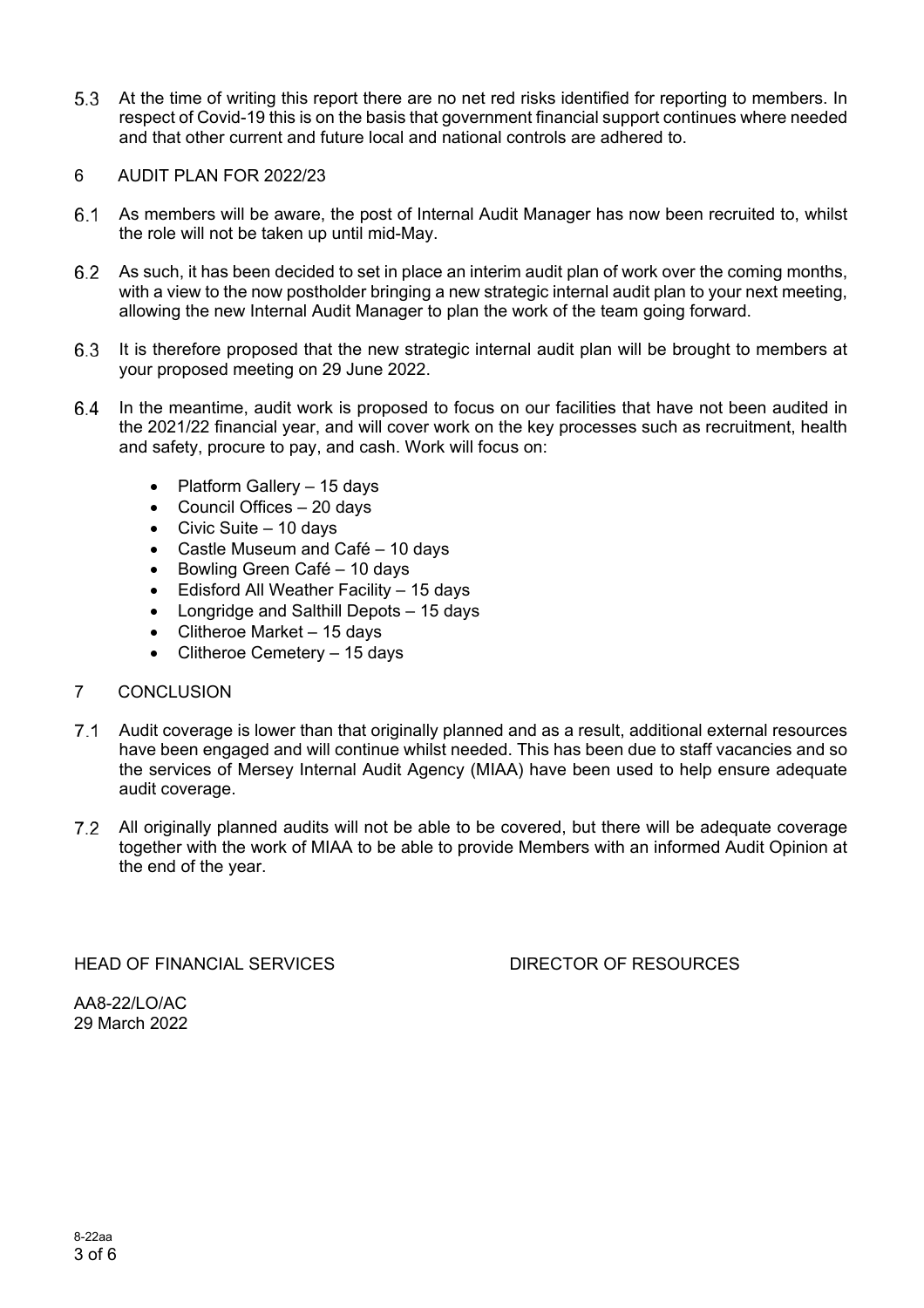**Annex 1** 

# **INTERNAL AUDIT PROGRESS TO 18 MARCH 2022**

| <b>Total</b><br><b>Planned</b><br>Days for<br>the Year<br>2021/22 | <b>Actual</b><br>Days to<br>18 March<br>2022 | <b>Audit Areas</b>                                            | Status as at 18 March 2022   |
|-------------------------------------------------------------------|----------------------------------------------|---------------------------------------------------------------|------------------------------|
|                                                                   |                                              | <b>Financial Systems - required to</b><br>be covered annually |                              |
| 25                                                                |                                              | <b>General Ledger</b>                                         | MIAA - Fieldwork Underway    |
| 20                                                                |                                              | <b>Sundry Debtors</b>                                         | MIAA - Fieldwork Underway    |
| 0                                                                 | $\overline{2}$                               | Sundry Creditors (2020/21 Audit<br>Plan)                      | Work completed               |
| 20                                                                |                                              | <b>Sundry Creditors</b>                                       | MIAA - Fieldwork Underway    |
| 30                                                                |                                              | Payroll                                                       | MIAA - Planning Stage        |
| $\overline{0}$                                                    | 14                                           | Council Tax (2020/21 Audit Plan)                              | Work completed               |
| 35                                                                |                                              | <b>Council Tax</b>                                            | MIAA - Planning Stage        |
| 0                                                                 | $\mathbf 1$                                  | Benefits (2020/21 Audit Plan)                                 | Work completed               |
| 40                                                                |                                              | <b>Benefits</b>                                               | MIAA - Planning Stage        |
| 35                                                                |                                              | <b>Business Rates</b>                                         | MIAA - Planning Stage        |
| 15                                                                |                                              | <b>Cash Receipting</b>                                        | MIAA - Planning Stage        |
| 12                                                                |                                              | <b>Treasury Management</b>                                    | <b>SUBSTANTIAL ASSURANCE</b> |
| 232                                                               | 17                                           | <b>Subtotal</b>                                               |                              |

|                 | Corporate                  |                 |
|-----------------|----------------------------|-----------------|
| 20              | <b>Business Continuity</b> | Not yet started |
| 20              | <b>Civil Emergencies</b>   | Not yet started |
| 10 <sup>°</sup> | Sustainability             | Not yet started |
| 10              | <b>Data Protection</b>     | Not yet started |
| 5               | <b>Risk Management</b>     | Not yet started |
| 65              | <b>Subtotal</b>            |                 |

|    | <b>Support</b>           |                 |
|----|--------------------------|-----------------|
| 5  | <b>Customer Services</b> | Not yet started |
| 15 | Information Technology   | Not yet started |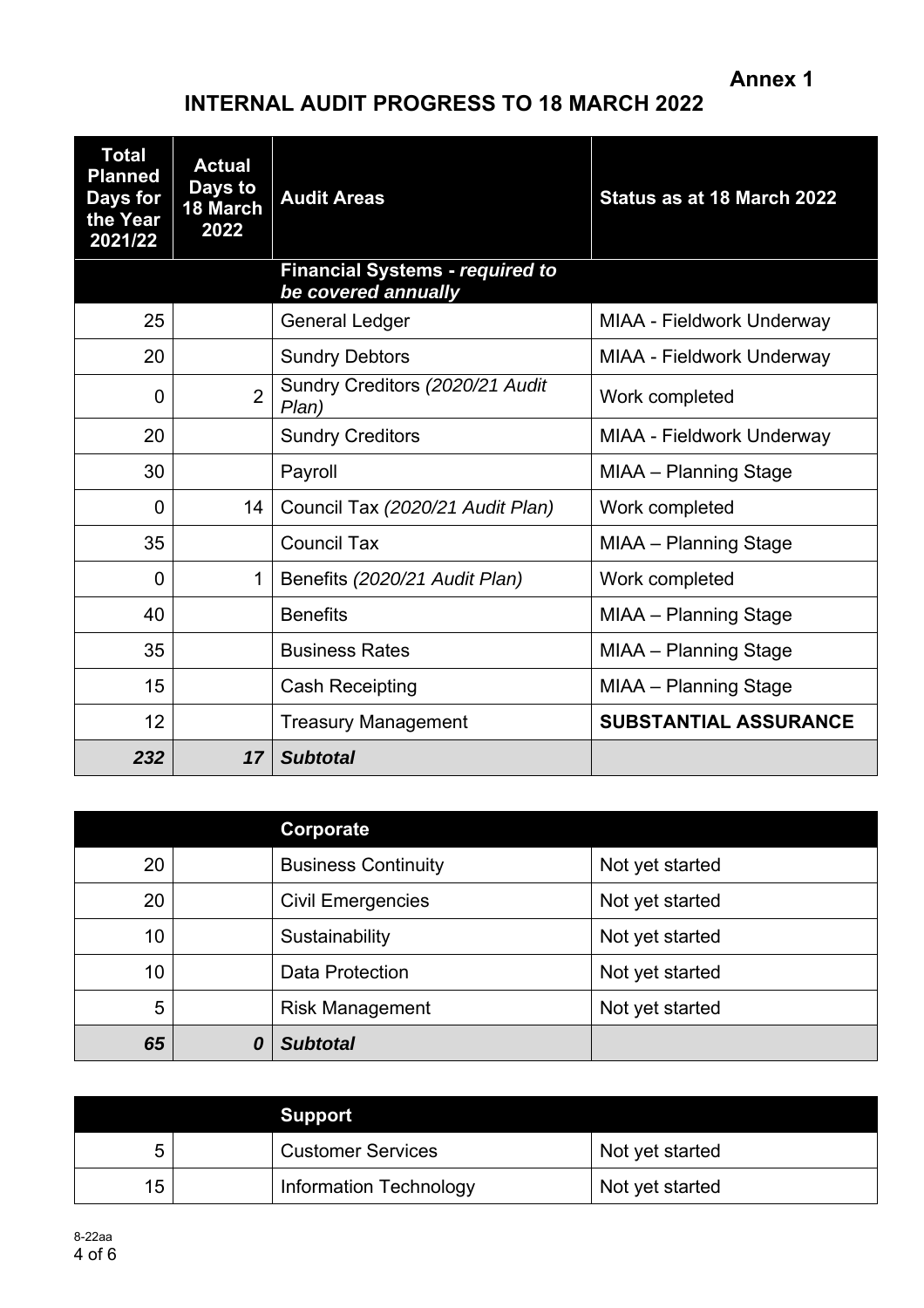| Total<br><b>Planned</b><br>Days for<br>the Year<br>2021/22 | <b>Actual</b><br>Days to<br><b>18 March</b><br>2022 | <b>Audit Areas</b>              | Status as at 18 March 2022         |
|------------------------------------------------------------|-----------------------------------------------------|---------------------------------|------------------------------------|
| 10 <sup>°</sup>                                            | 19                                                  | <b>Health and Safety</b>        | <b>REASONABLE ASSURANCE</b>        |
| 3                                                          | 8                                                   | Inventories                     | <b>Draft Report Being Prepared</b> |
| 3                                                          |                                                     | Records Management              | Not yet started                    |
| 3                                                          |                                                     | <b>Corporate Communications</b> | Not yet started                    |
| 3                                                          |                                                     | <b>Printing Services</b>        | Not yet started                    |
| 15                                                         | 12                                                  | Procurement                     | Not yet started                    |
| 57                                                         | 39                                                  | <b>Subtotal</b>                 |                                    |

|                |      | <b>Operational</b>                                            |                                              |
|----------------|------|---------------------------------------------------------------|----------------------------------------------|
| 10             | 3.5  | <b>Building Control (Completion of</b><br>2020/21 Audit Plan) | <b>Report Issued</b>                         |
| 10             |      | <b>Fleet and Plant Management</b>                             | MIAA - Fieldwork Underway                    |
| 10             | 18   | <b>Car Parking</b>                                            | <b>REASONABLE ASSURANCE</b>                  |
| 0              | 3    | Planning (Abortive work from<br>2020/21)                      | Work not continued as not in<br>2021/22 plan |
| 5              |      | <b>CCTV</b>                                                   | Not yet started                              |
| 10             |      | <b>Outdoor Facilities (includes</b><br>Concessions)           | Not yet started                              |
| $\overline{7}$ |      | <b>Property Maintenance</b>                                   | Not yet started                              |
| $\overline{7}$ |      | <b>Tourism and Events</b>                                     | MIAA - Fieldwork Underway                    |
| $\overline{7}$ |      | <b>Healthy Lifestyles and Sports</b><br>Development           | Not yet started                              |
| 5              |      | <b>Grounds Maintenance</b>                                    | MIAA - Fieldwork Underway                    |
| 5              |      | <b>Amenity Cleansing</b>                                      | MIAA - Fieldwork Underway                    |
| 5              |      | <b>Arts Development</b>                                       | Not yet started                              |
| 10             |      | <b>Environmental Health</b>                                   | Not yet started                              |
| 5              |      | <b>Economic and Community</b><br>Development                  | Not yet started                              |
| 5              |      | <b>Development Policy</b>                                     | Not yet started                              |
| 10             |      | <b>Grants Payable and Receivable</b>                          | Not yet started                              |
| 111            | 24.5 | <b>Subtotal</b>                                               |                                              |